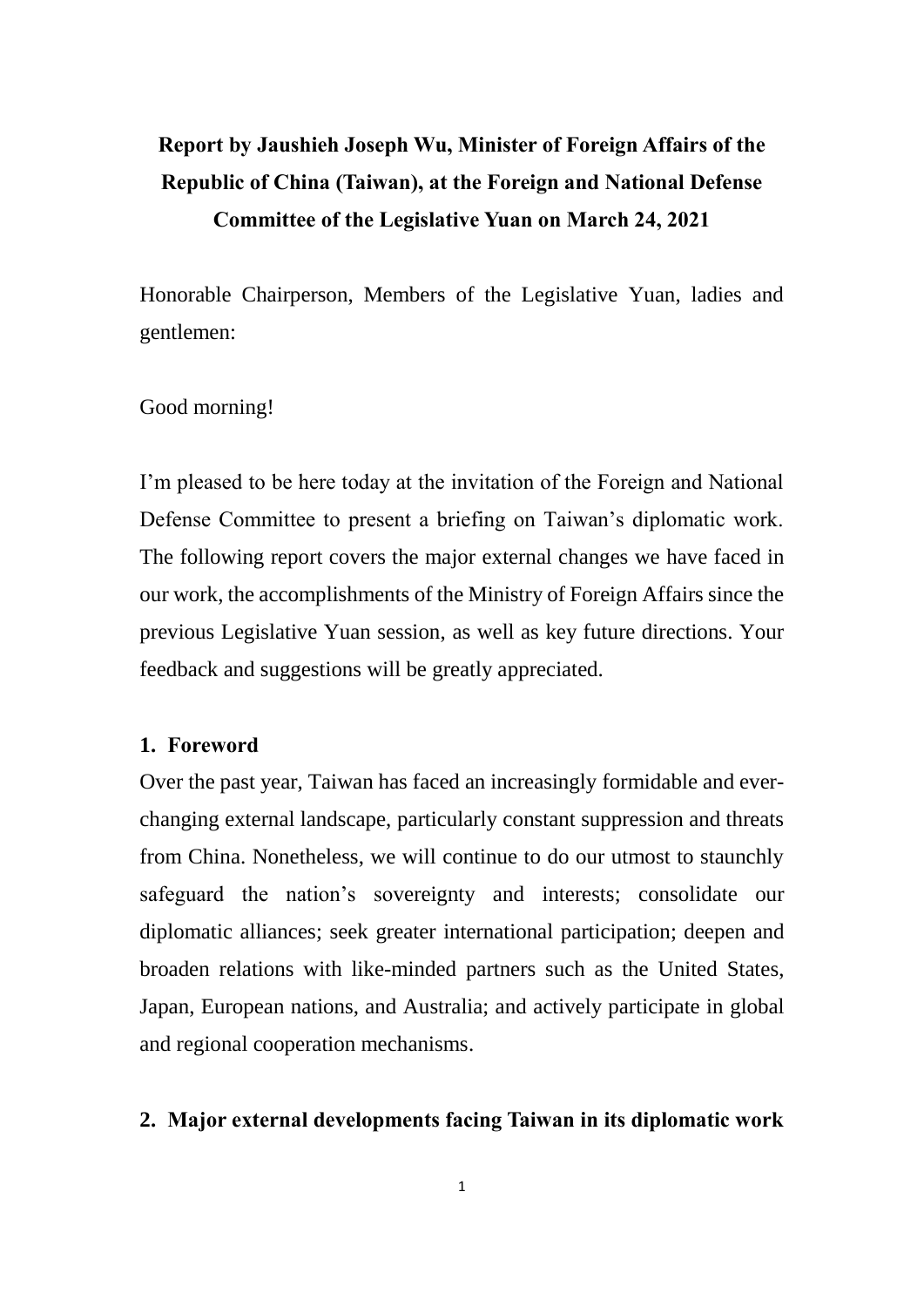The global political and economic situation is undergoing dramatic changes. The world remains exposed to the effects and threat of COVID-19 even as the international community prepares to face new challenges in the postpandemic era. International developments will also be influenced by the new US administration's foreign policy. For Taiwan, this will present both challenges and opportunities. The Ministry will continue to pay close attention to these situations and respond accordingly. The most important recent developments include the following:

#### **2.1. China's continuous suppression of Taiwan internationally**

China has never ceased its attempts to suppress Taiwan in the international arena. Over the past year, it has continued to intensify its rhetorical assaults and military intimidation against Taiwan. It has maliciously sought to stifle Taiwan's international participation, while its military aircraft and vessels have also been active in the airspace and waters around Taiwan, with its planes intruding into Taiwan's air defense identification zone (ADIZ). These egregious acts are a unilateral attempt to undermine the status quo of stability across the Taiwan Strait and pose a serious threat to peace and stability in the Indo-Pacific region. The situation across the Taiwan Strait has become a focus of international concern.

## **2.2. Inauguration of a new US administration**

President Tsai Ing-wen congratulated Joe Biden via Twitter after he announced his victory in the US presidential election. Taiwan's Representative to the United States was officially invited for the first time to attend the presidential inauguration ceremony held on January 20. To steadily enhance our cooperative global partnerships, our two countries will continue to build on our excellent interactions through intensive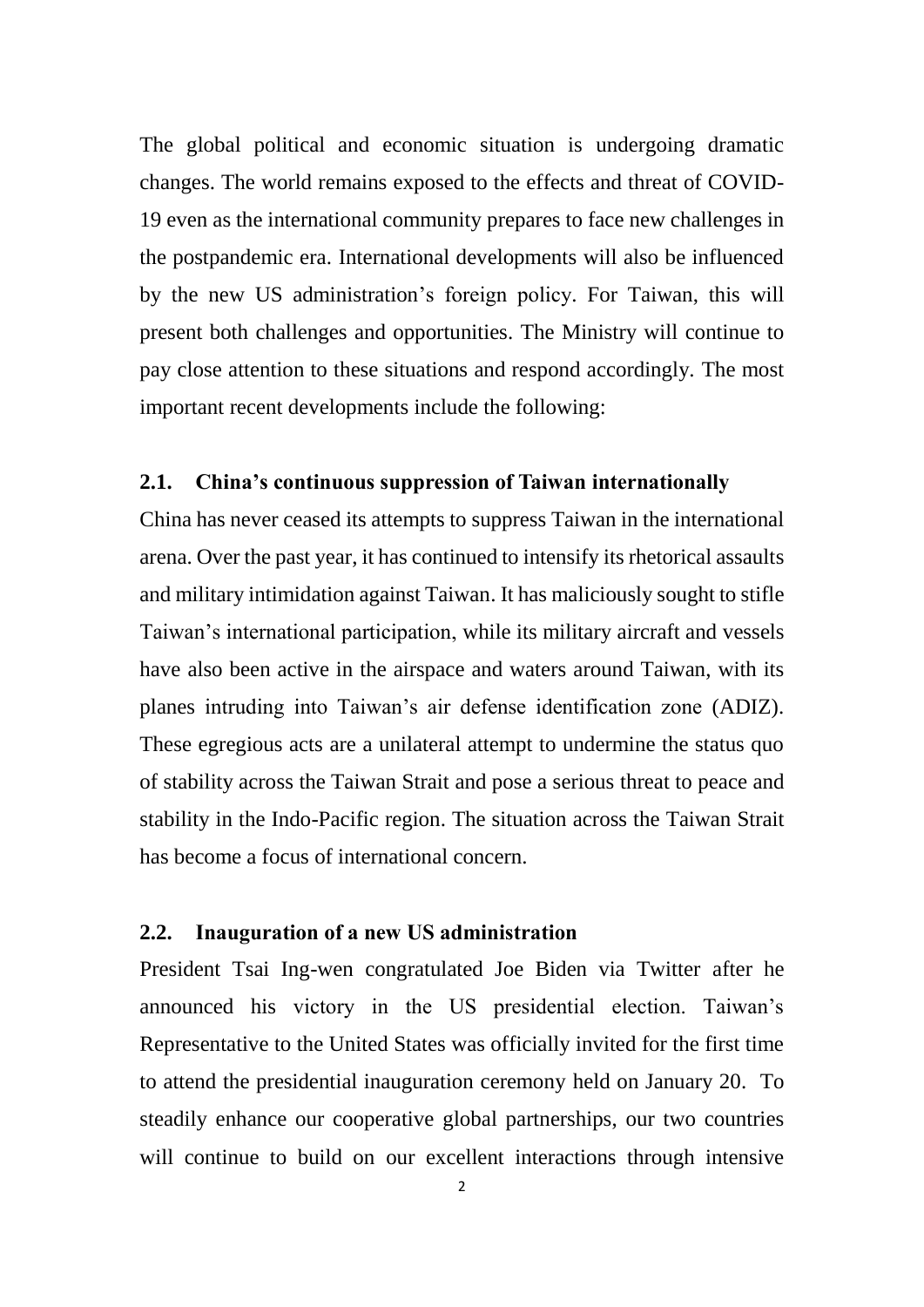exchanges, increased cooperation, and a stronger commitment to the shared values of democracy, freedom, and market-based economics.

### **2.3. Ongoing global impact and threat of the COVID-19 pandemic**

Although COVID-19 vaccines have become available and more people worldwide are being vaccinated, it remains difficult to predict whether the pandemic will completely end. More than 120 million confirmed cases and over two million deaths have been recorded. COVID-19 remains a threat to human lives. Transport, trade, and normal exchanges around the world cannot be restored at this time. Taiwan has successfully contained the virus, but has been unable to escape the impact of the global pandemic.

## **2.4. Potential issues of concern with regard to regional security**

The US and China have just held a high-level meeting in Alaska. Any change in US-China relations will have a bearing on security across the Taiwan Strait and throughout the region. China's enactment of the Coast Guard Law will escalate tensions in the South China Sea and the East China Sea. China has also followed up on its heavy-handed passage of the Hong Kong national security law by revising the Hong Kong electoral system in yet another betrayal of its promise of a "one country, two systems" framework for the people of Hong Kong. Elsewhere, it has tightened control over Xinjiang, Tibet, and Inner Mongolia, and ramped up military intimidation against Taiwan. Given these factors, as well as the continuing North Korean nuclear threat, the regional security environment is fraught with challenges and uncertainties.

## **2.5. Volatile international economic and trade environment**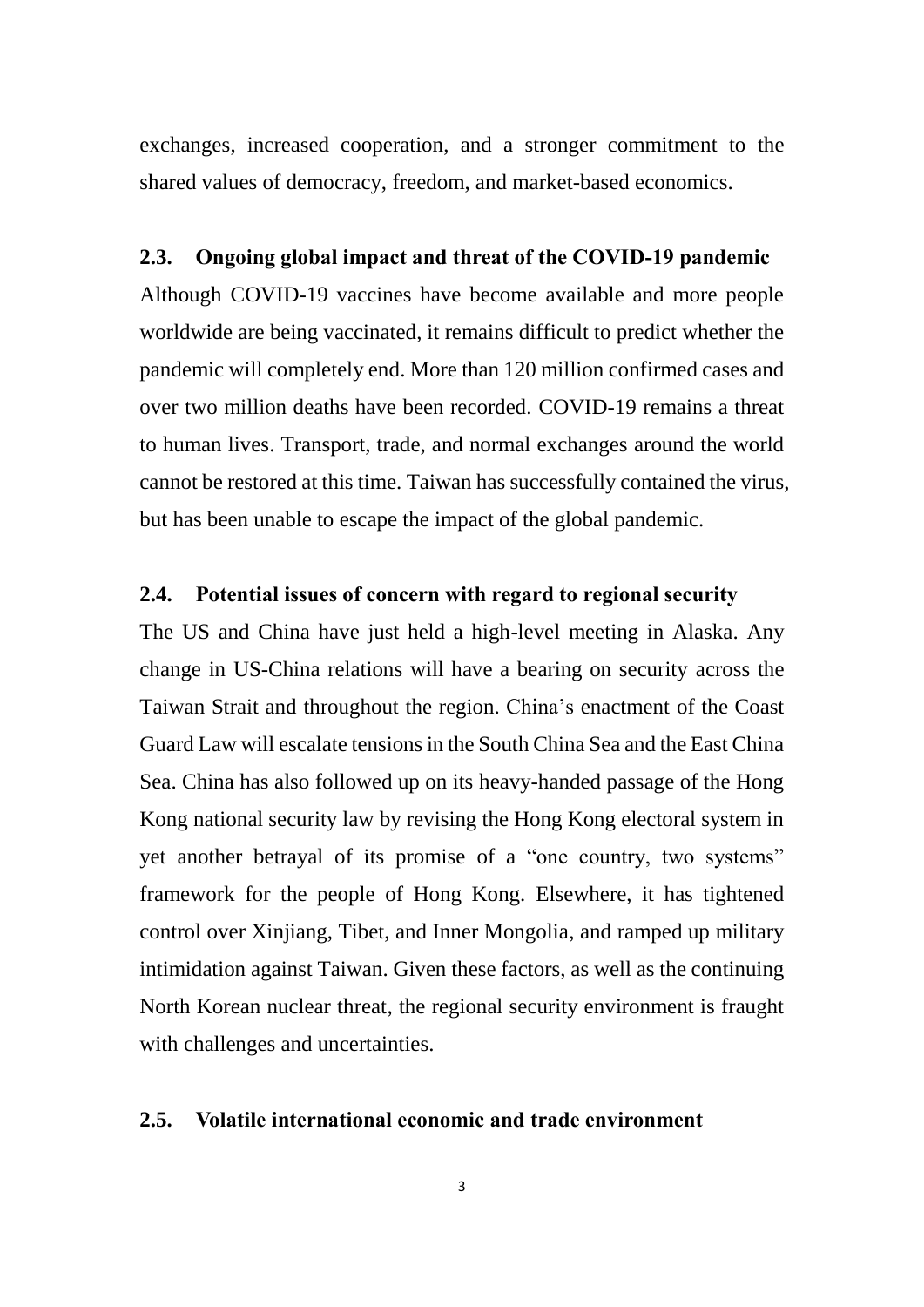COVID-19 has severely disrupted the global economy and trade. However, thanks to the concerted efforts of our people and government, Taiwan has bucked the trend, registering positive growth in 2020. Even so, we still face many challenges in terms of developing international and regional trade. In addition to enhancing our role in the restructuring of global supply chains, we must be prepared to respond to the potential economic impact of regional economic integration, such as the Comprehensive and Progressive Agreement for Trans-Pacific Partnership (CPTPP) and the Regional Comprehensive Economic Partnership, as well as free trade agreements signed between other countries, such as the EU-China Comprehensive Agreement on Investment.

**3. Major accomplishments in steadfast diplomacy since the last Legislative Yuan session**

## **3.1. Increased international antipandemic cooperation has brought Taiwan into the world spotlight**

Taiwan has set an excellent example for the rest of the world in its fight against COVID-19. It has worked hand in hand with the international community to combat the virus and bolstered antipandemic cooperation and exchanges with other countries. For example, the Ministry donated an automated production line for surgical masks to the Czech Republic, which launched in the middle of this month following a virtual ribbon-cutting ceremony presided over by myself and Czech Senate President Miloš Vystrčil. We recently also donated antipandemic supplies to France in collaboration with the French public and private sectors.

In terms of global connectivity, during the pandemic last year, the Ministry organized more than 80 international videoconferences and I gave nearly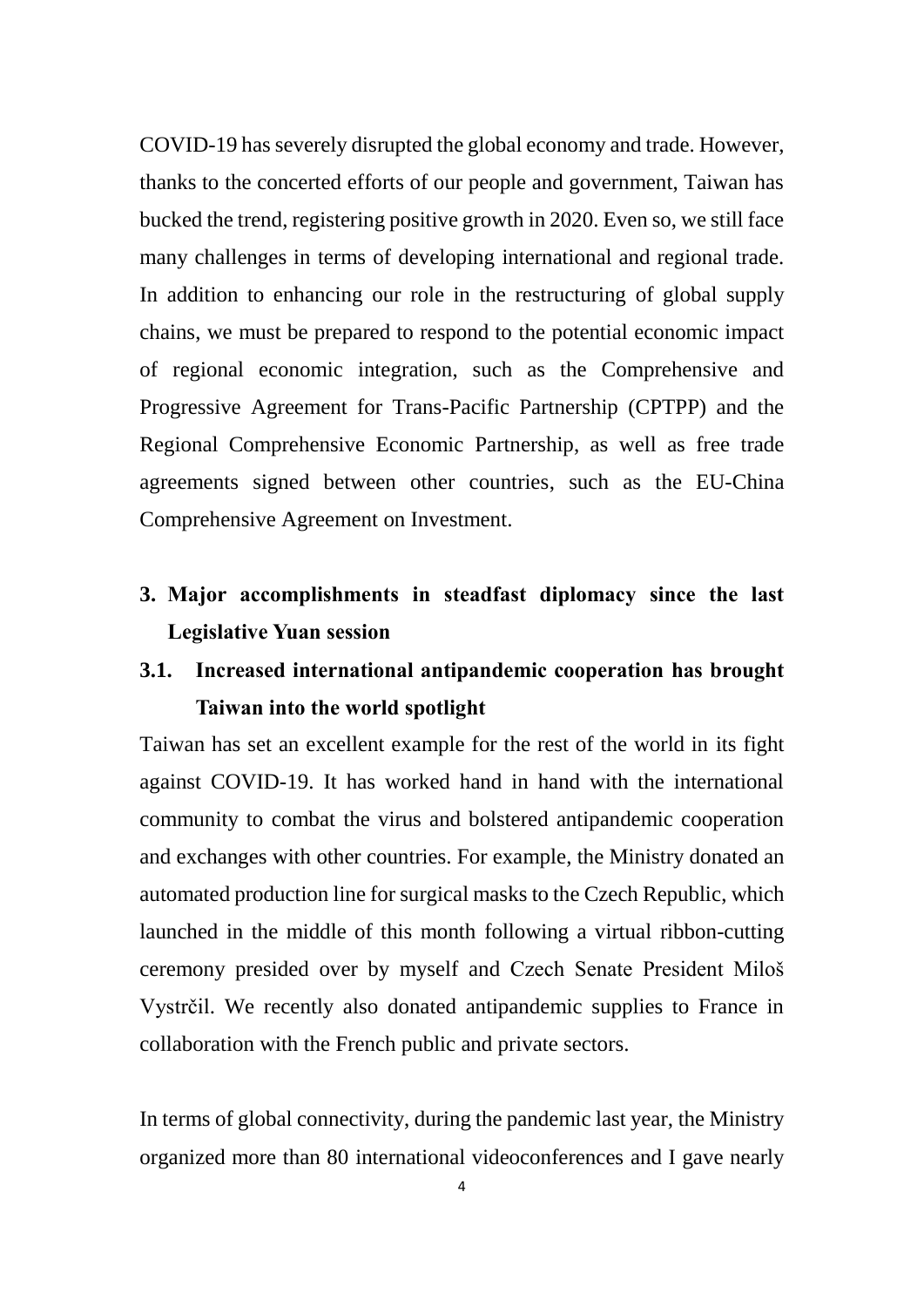50 virtual interviews to foreign media, effectively raising Taiwan's international visibility.

## **3.2. Stable and cordial ties with diplomatic allies**

Mutual visits by the heads of state and high-level officials of Taiwan and diplomatic allies have been put on hold because of the pandemic. In late January, I was appointed Special Envoy by President Tsai to attend the inauguration ceremony of Palau President Surangel Whipps, Jr. Our delegation comprised the only high-level foreign dignitaries to be invited to the inauguration. During this trip, we received high-level courtesies and attended several official events. Furthermore, we recently officially announced the Taiwan-Palau travel bubble. President Whipps will visit Taiwan on the 28th of this month—his first overseas trip as President. He will be the first foreign head of state to visit Taiwan since the outbreak of the pandemic. All this is highly significant for Taiwan-Palau diplomatic relations.

Bilateral cooperation projects between Taiwan and diplomatic allies are proceeding smoothly. We have continued to negotiate cooperation agreements with Nicaragua, Guatemala, and Honduras. In collaboration with the US, we held Partnership Opportunity Delegation virtual events with both Saint Lucia and Eswatini, strengthening economic and trade exchanges. Heads of state and prominent political figures from diplomatic allies have publicly and repeatedly thanked Taiwan for its support in COVID-19 prevention and other joint endeavors. They have also reaffirmed their cordial and solid diplomatic ties with Taiwan. For example, during his opening address to parliament in February, King Mswati III of Eswatini thanked Taiwan for again dispatching a team of antipandemic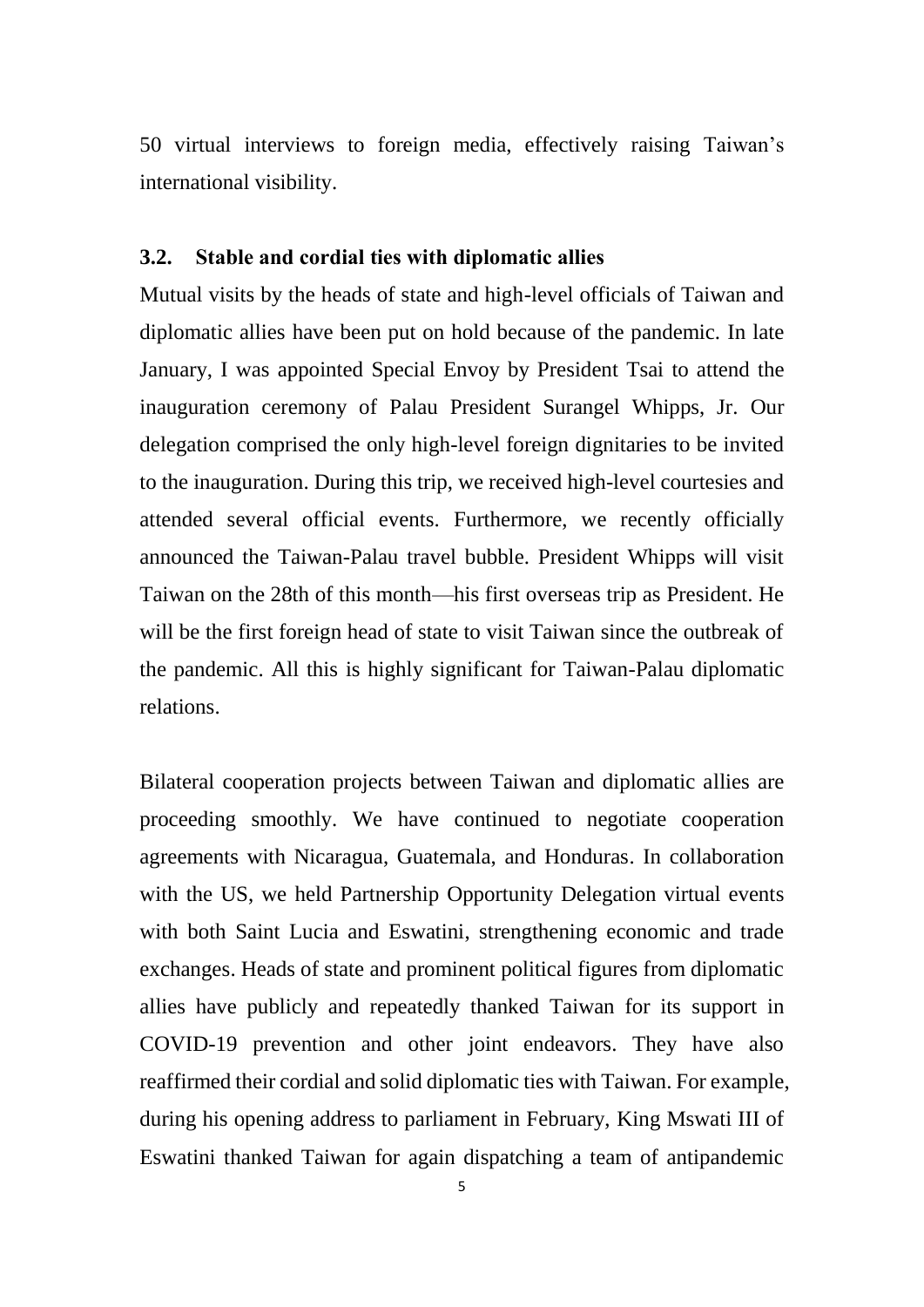experts to assist his country in fighting COVID-19. Meanwhile, Paraguaybased GEN TV honored President Tsai with the Friendship Hero (Héroe Amistad) award in recognition of her outstanding contributions, marking the first time the award was conferred on a foreign national.

In addition, the parliaments of diplomatic allies took concrete actions to express support for Taiwan. Parliamentarians from Latin America and Africa friendly to Taiwan established regional Formosa Clubs last year. The Formosa Club in Latin America comprises 144 members from the parliaments of 17 countries, including Guatemala, Honduras, Nicaragua, and Paraguay, as well as the Central American Parliament; the Formosa Club in Africa boasts 180 parliamentarians from Eswatini and 28 other nations.

In the wake of destruction caused by hurricanes in Central American allies in early November last year, the Ministry contributed emergency humanitarian relief funds of US\$600,000, while Taiwan International Health Action coordinated the provision of emergency medical supplies to support postdisaster reconstruction efforts.

## **3.3. Steady advances in Taiwan-US relations**

Taiwan-US relations are rock solid and advancing steadily. We have enhanced mutual trust, strengthened our partnership through many different channels, and expanded cooperation into more domains.

Shortly after the US presidential elections last November, Representative Hsiao Bi-khim spoke to the Biden campaign's top foreign policy advisor, Antony Blinken (currently US Secretary of State), to deliver a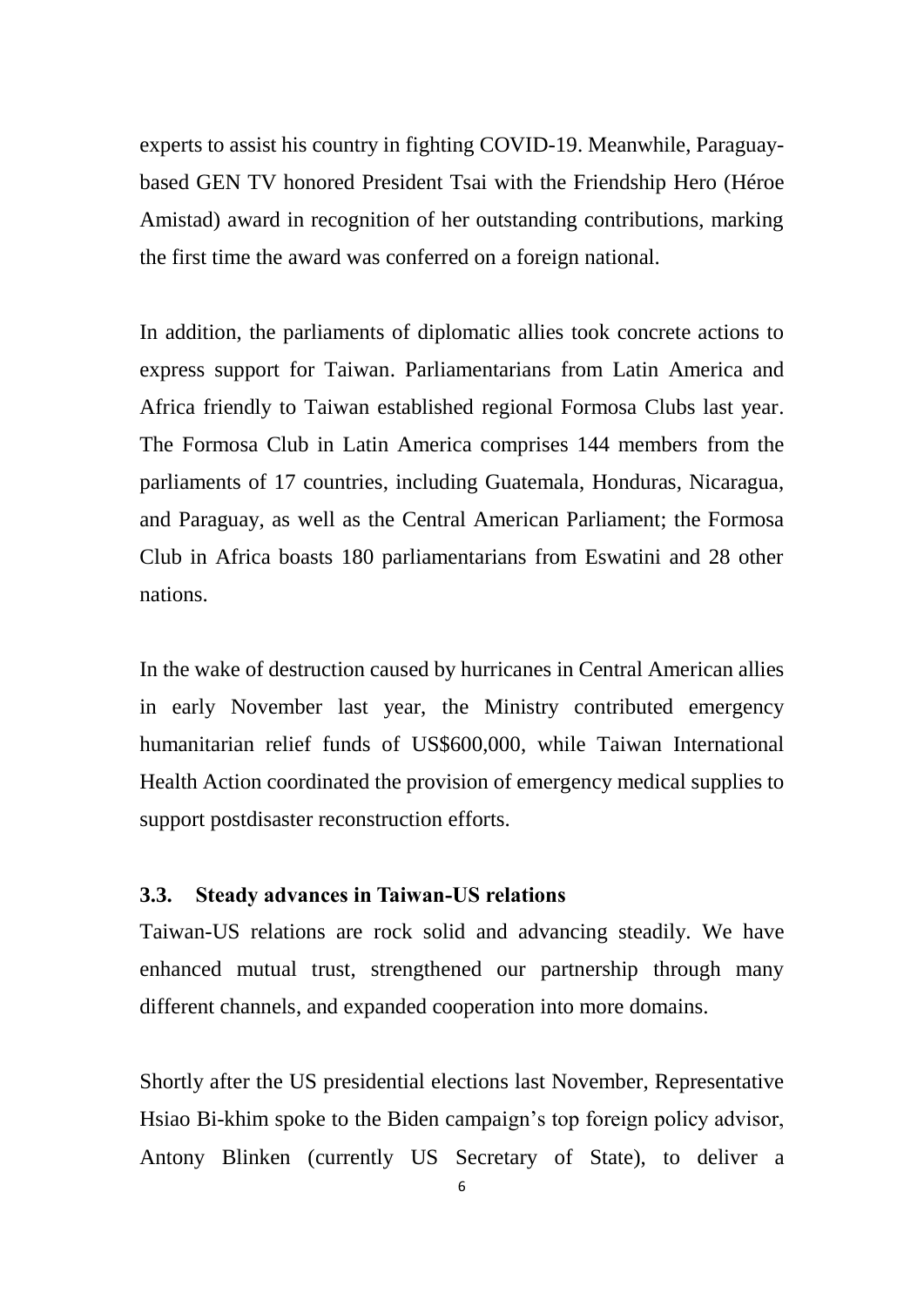congratulatory message from President Tsai to President-elect Biden. Having received an invitation addressed to her by the Joint Congressional Committee on Inaugural Ceremonies, she attended the US presidential inauguration ceremony on January 20 and extended her congratulations to President Biden. This was the first time that a Taiwanese Representative to the US was officially invited to participate in this most important of democratic events in the United States.

Under President Donald Trump, the US government continued to support Taiwan. Over the past four years, it gradually normalized military sales, announcing 11 arms packages to Taiwan totaling US\$18.31 billion. On January 9 this year, then Secretary of State Mike Pompeo issued an official statement announcing the termination of all restrictions on Taiwan-US interactions.

Since taking office, President Biden has already adopted a series of concrete measures in support of Taiwan. At confirmation hearings in the US Senate on January 19, Secretary of State Blinken reaffirmed the US's strong and bipartisan commitment to Taiwan and the Taiwan Relations Act, stating he would ensure that the Department of State acted in accordance with the Taiwan Assurance Act; Secretary of Defense Lloyd Austin III also emphasized that the US's commitment to Taiwan's security was rock solid. On January 23, the Department of State expressed concern over repeated intrusions by Chinese military aircraft into Taiwan's ADIZ, urging Beijing to cease its pressure against Taiwan and reaffirming the US commitment to the Taiwan Relations Act and the Six Assurances. On February 10, the State Department's Bureau of East Asian and Pacific Affairs made public a photo of a meeting between Acting Assistant Secretary Sung Kim and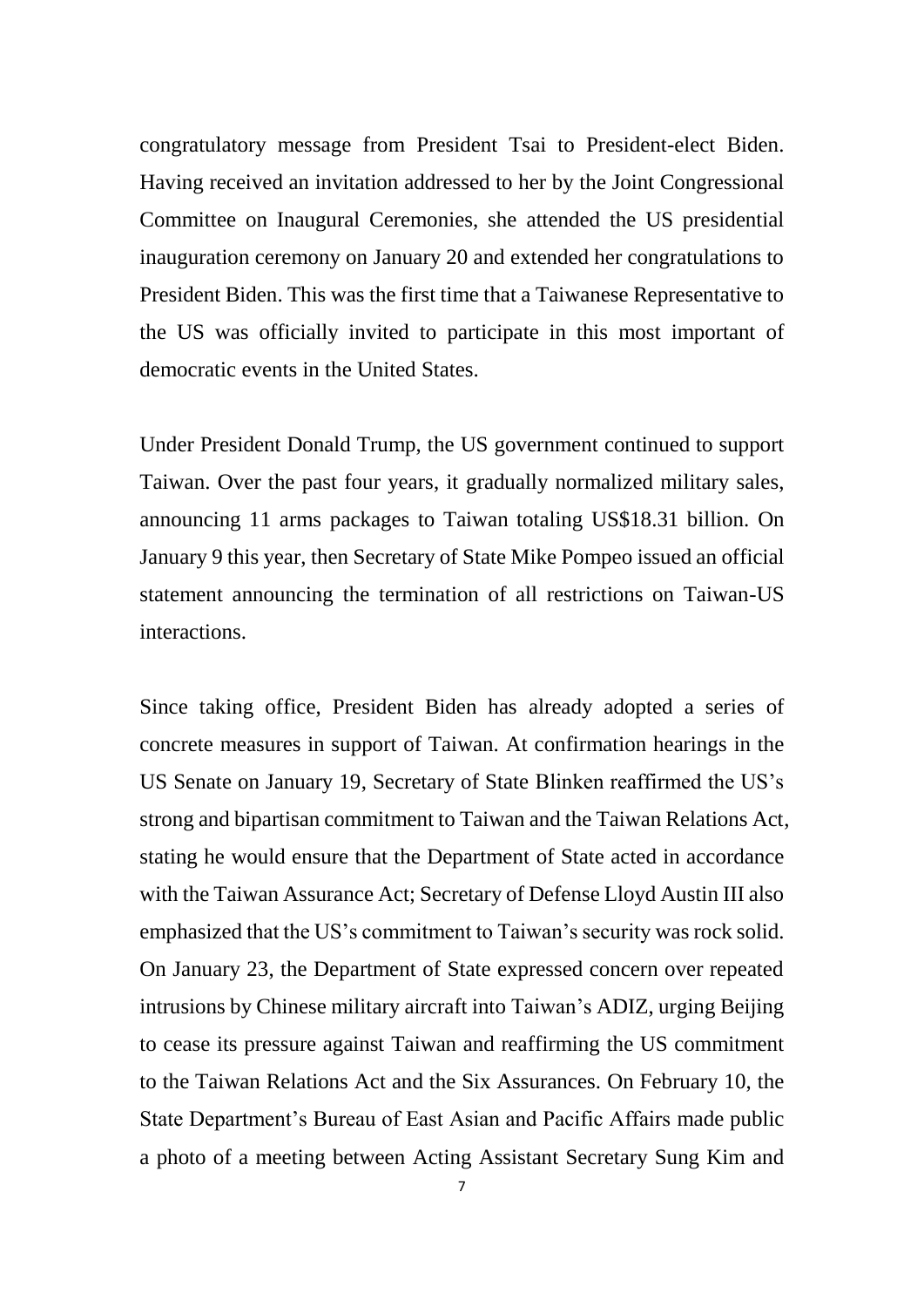Taiwan's Representative to the US. On March 3, the White House issued its Interim National Security Strategic Guidance, explicitly expressing support for Taiwan and lauding it as a leading democracy and a critical economic and security partner.

The US Senate and House of Representatives have shown bipartisan support for Taiwan and, through various channels, continued to urge the US administration to upgrade US relations with Taiwan and back our efforts to seek international participation and consolidate our diplomatic alliances. Both houses of the US Congress incorporated several Taiwanfriendly provisions into the National Defense Authorization Act for Fiscal Year 2021, advocating the deepening of military and security cooperation and exchanges. On February 18, Representatives Brad Sherman (D-CA) and Young Kim (R-CA), both members of the Subcommittee on Asia, the Pacific, Central Asia, and Nonproliferation of the House Foreign Affairs Committee, jointly introduced a bill "to direct the Secretary of State to develop a strategy to regain observer status for Taiwan in the World Health Organization, and for other purposes." The same day, Senator Rick Scott (R-FL) and Representative Guy Reschenthaler (R-PA) reintroduced the Taiwan Invasion Prevention Act.

By establishing dialogue mechanisms, Taiwan and the US have gradually broadened and deepened cooperation in many areas. On the economic front, on November 20, we held the first Taiwan-US Economic Prosperity Partnership Dialogue and signed an MOU highlighting our global economic strategic partnership. The first concrete achievement under this dialogue mechanism was the signing of the U.S.-Taiwan Scientific and Technological Cooperation Agreement. In terms of financial cooperation,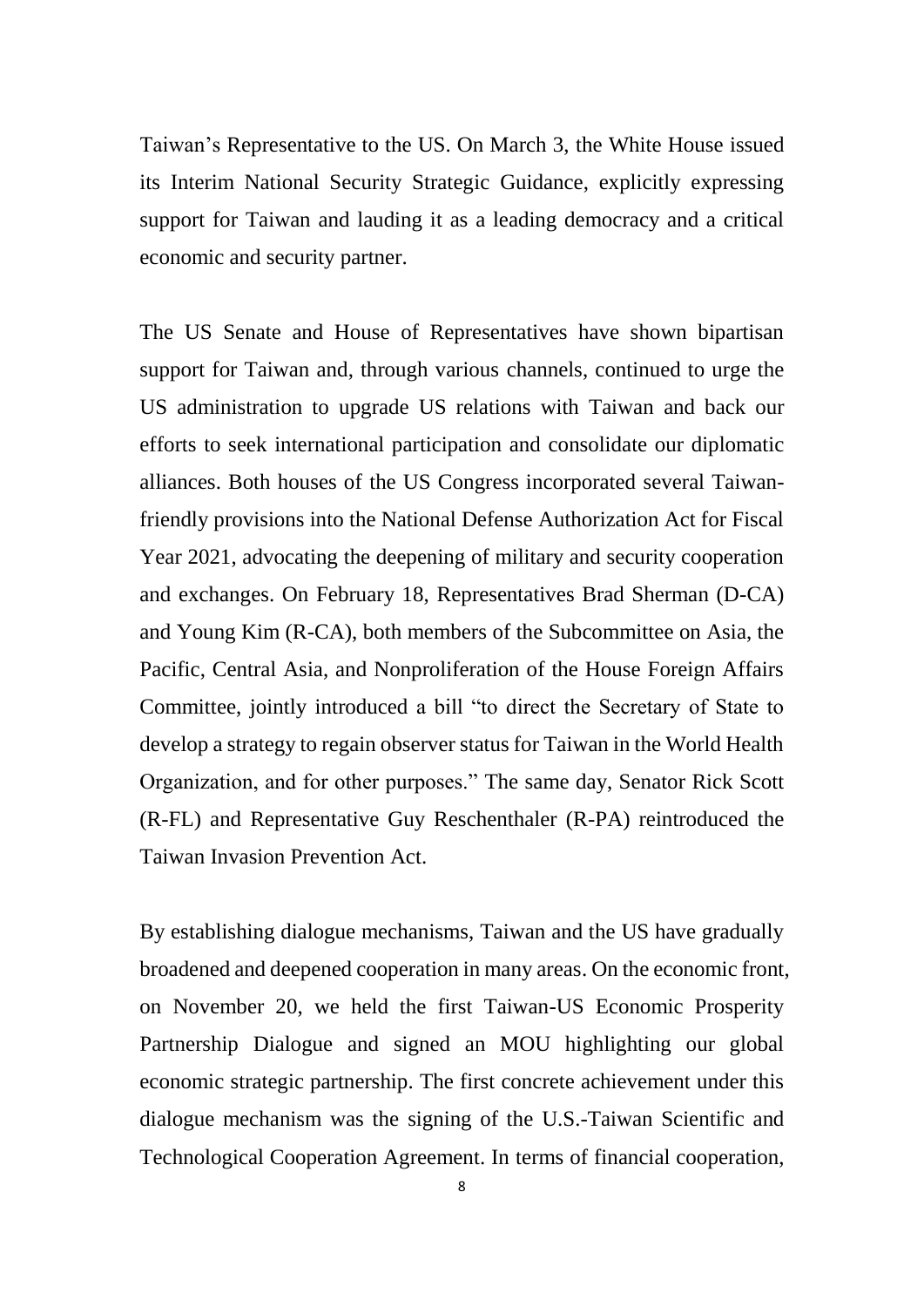our countries have also signed the Framework to Strengthen Infrastructure Finance and Market Building Cooperation and jointly participated in the Women's Livelihood Bond initiative, facilitating regional and global economic and trade deployment. We also launched the Taiwan-US Education Initiative to comprehensively strengthen cooperation in language teaching. On February 5, we held a roundtable forum on cooperation in semiconductor supply chains so as to enhance supply chain security and industrial collaboration. On March 11, our countries issued the Joint Statement on Partners in Humanitarian Assistance and Disaster Response (HADR) as part of our commitment to building resilience capacity.

Last year, Taiwan, the US and Japan cohosted seven activities under the Global Cooperation and Training Framework (GCTF). The US Senate and House of Representatives allocated US\$3 million to the GCTF in the Consolidation Appropriations Act, 2021, underscoring the importance that the US Congress attaches to the initiative. The first GCTF event this year an international seminar on Building the Resilience of Nations and Communities to Disaster—was cohosted by Taiwan, the US, Japan, and the United Kingdom. Last year, the Taipei Economic and Cultural Office in Guam was inaugurated on October 10; the second Taiwan-US Consultations on Democratic Governance in the Indo-Pacific Region were completed on October 28; and in November, I represented our government in attending the third Ministerial to Advance Freedom of Religion or Belief.

## **3.4. Continued enhancement of Taiwan-Japan relations**

Taiwan-Japan relations are stable and cordial. Japan has shown even greater support for Taiwan in the international arena in recent years,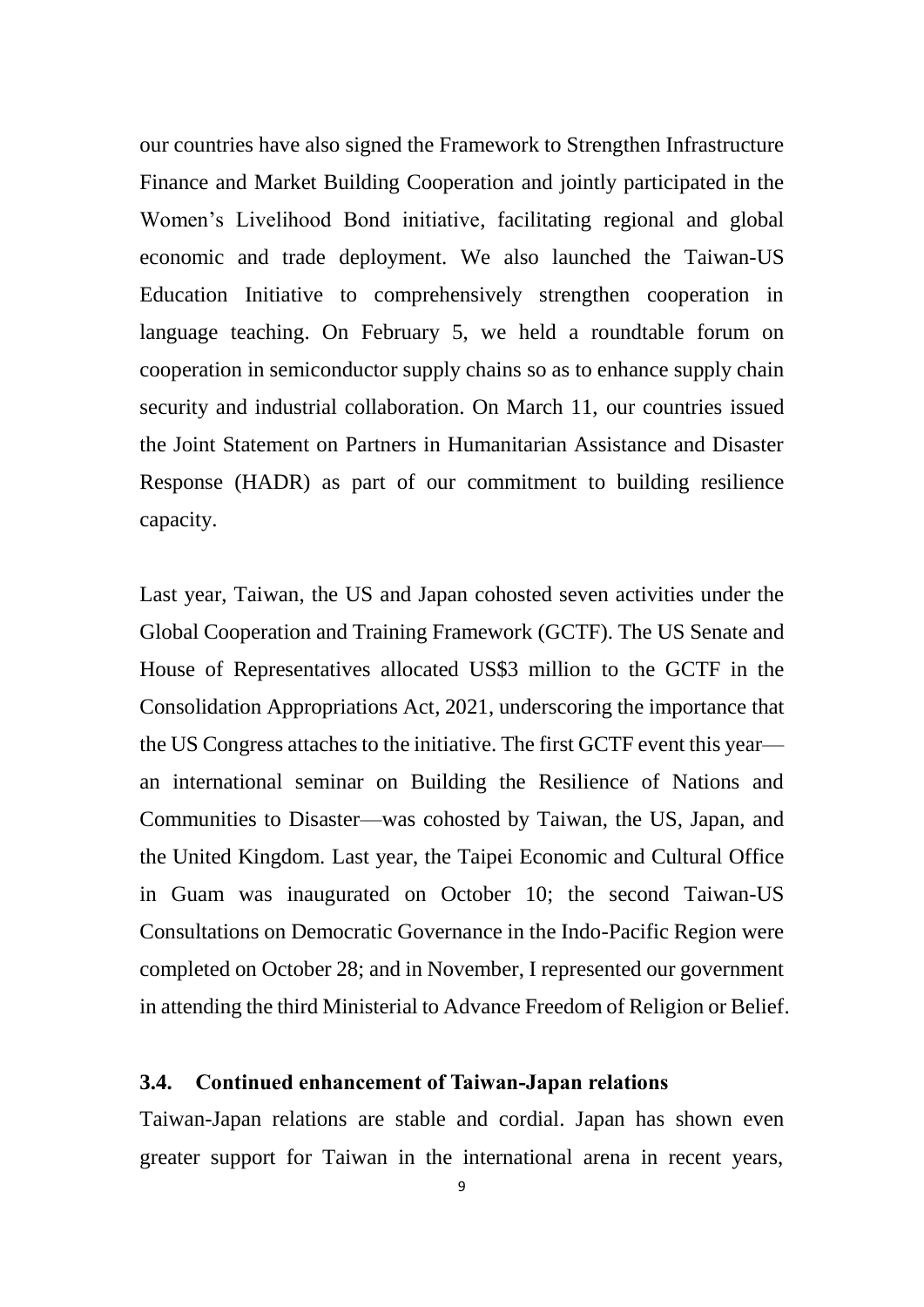demonstrating that bilateral exchanges have gradually carried over into multilateral issues. Last year, then Prime Minister Shinzo Abe and then Chief Cabinet Secretary Yoshihide Suga publicly endorsed Taiwan's participation in the World Health Assembly (WHA) on numerous occasions, while Katsunobu Kato, then Minister of Health, Labour and Welfare (currently Chief Cabinet Secretary), spoke up for Taiwan at the WHA. The Japan-R.O.C. Diet Members' Consultative Council has also approved several resolutions and 26 local assemblies have issued statements or passed resolutions backing Taiwan's participation in WHO. Last November, the Summit on Taiwan-Japan Exchange approved the Kaga Declaration, which advocates Taiwan's participation in WHO. Japan's support for Taiwan has grown stronger than ever before.

Bilateral cooperation has become more comprehensive and institutionalized, with parliamentary exchanges in particular growing more frequent. On January 20, President of the Legislative Yuan You Si-kun founded a cross-party Taiwan-Japan exchange friendship group, comprising 95 members—84 percent of legislators. Keiji Furuya, Chairman of the Japan-R.O.C. Diet Members' Consultative Council, recorded a congratulatory video for the founding ceremony. These developments will further bolster parliamentary exchanges between our countries.

When Japan hosted the 84th Council Meeting and 50th General Assembly of the Asian-Pacific Parliamentarians' Union virtually in early February, Legislative Yuan President You delivered an opening address and Prime Minister Suga recorded a congratulatory message for the occasion. Our delegation introduced the Taiwan Model of COVID-19 containment and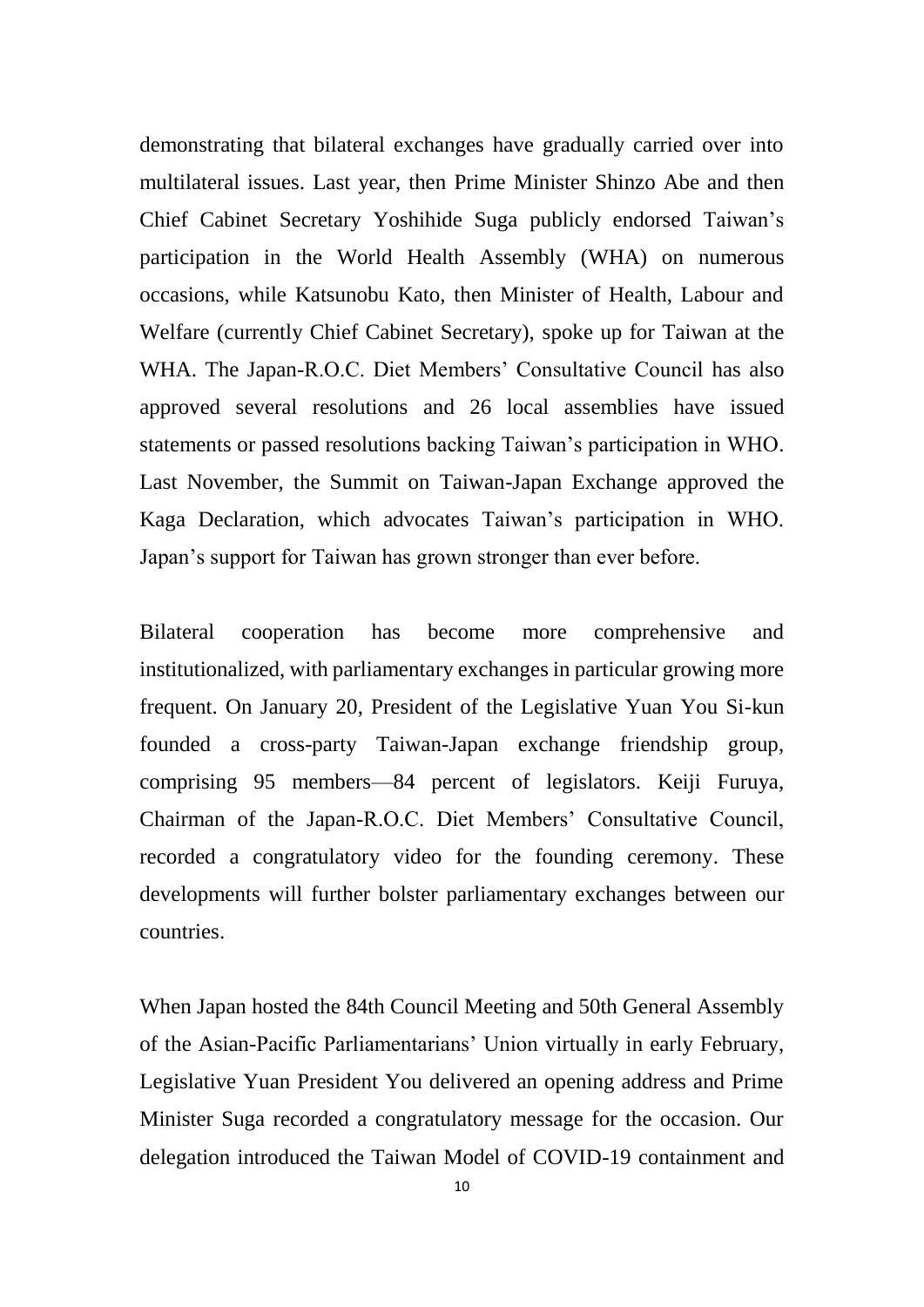called for support of Taiwan's participation in WHO, eliciting a positive response from the Japanese delegation.

In the wake of a strong earthquake in northeastern Japan in February, President Tsai extended a message of support to Japan and received an appreciative response from Chief Cabinet Secretary Kato. Our countries will continue to strengthen exchanges and cooperation in humanitarian relief and disaster prevention. Meanwhile, Taiwan and Japan agreed to mutually allow the entry of business travelers on September 1 last year, and on October 30, the Japanese government lowered its COVID-19 travel alert for Taiwan.

## **3.5. Steady advancement of Taiwan-Europe relations**

Relations between Taiwan and Europe have maintained a healthy momentum, with both sides continuing to deepen exchanges and cooperation based on such shared values as democracy, freedom, and human rights. Taiwan has become a values-based partner in Asia for European nations.

Taiwan and the EU have diverse and robust institutionalized consultation mechanisms in place. They have fortified bilateral cooperation through the Human Rights Consultations, the Labor Consultation, the Dialogue on Digital Economy, and the Industrial Policy Dialogue.

Last October, President Tsai delivered, via video, an opening address for the first time to the virtual 24th Forum 2000 Conference held by the Czech Republic. She shared Taiwan's antipandemic success and democratic experience and stressed that like-minded democratic countries across the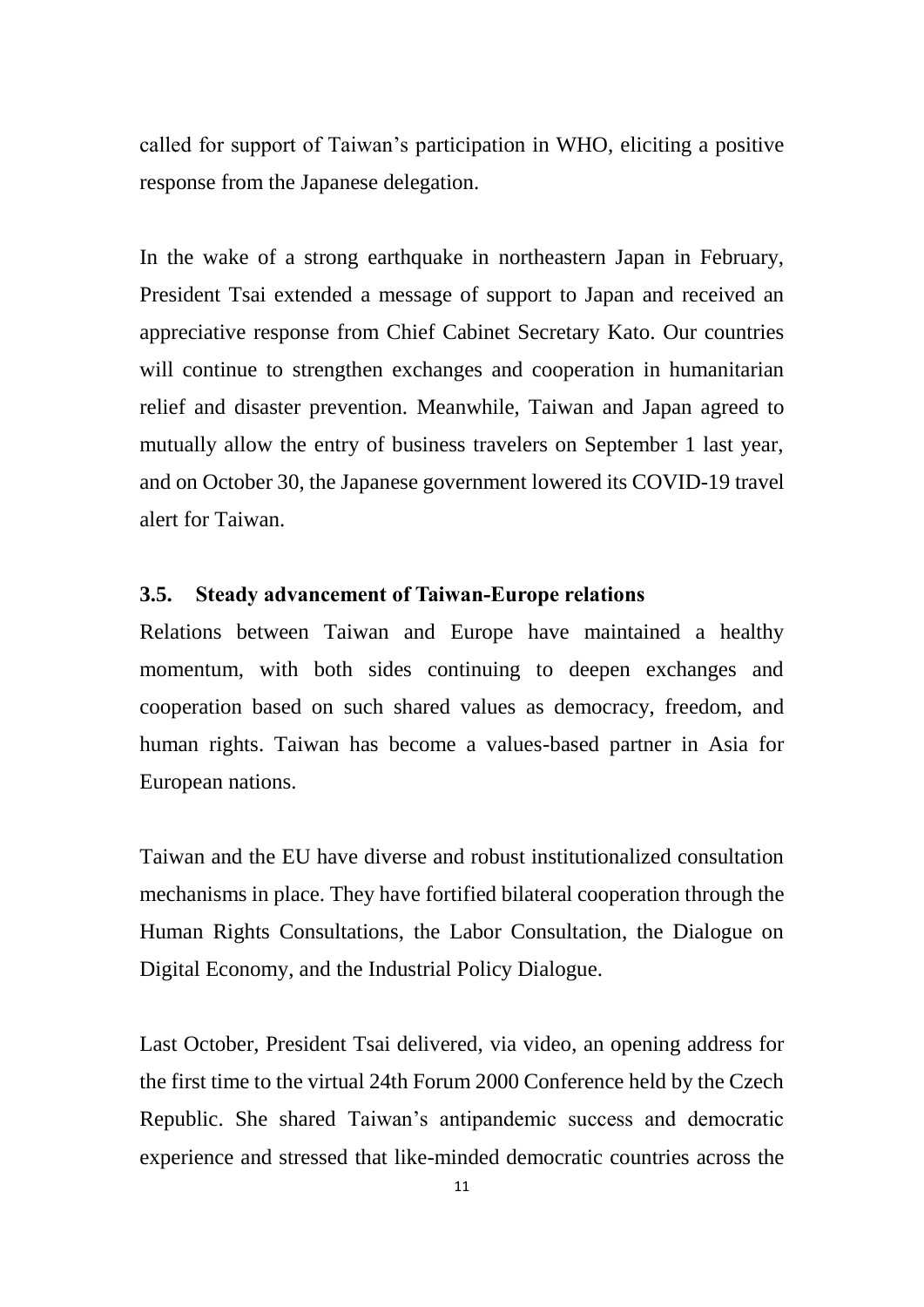globe should work together more closely. And in my virtual address to the event, I discussed the Taiwan Model of COVID-19 containment as a demonstration of democratic resilience.

Taiwan and Europe have achieved substantive progress in cooperation and exchange in many fields. During a virtual ceremony on November 4 last year, Taiwan and Hungary signed a memorandum of understanding on a scholarship program that will promote collaboration in higher education. At the end of last year, Taiwan established the Aix-en-Provence branch office of the Taipei Representative Office in France—the only new office to be set up in continental Europe in recent years, marking a major milestone in the development of Taiwan-France relations. During a videoconference with Minister of Health and Welfare Chen Shih-chung on January 6 this year, Slovenia Prime Minister Janez Janša, then concurrently serving as Health Minister, praised Taiwan's management of COVID-19. The Taiwan-Poland legal cooperation agreement on criminal matters, signed in June 2019, officially took effect on February 23 this year. Poland was the first European nation to sign such an agreement with Taiwan.

The European Parliament (EP) and the national parliaments of many European countries have been staunch supporters of Taiwan. The EP has made an exceptional show of strong support in recent years. Since last October, it has passed six resolutions backing Taiwan, taking concrete actions to express concern over the situation across the Taiwan Strait, endorse our international participation, call for the advancement of Taiwan-EU economic and trade relations, and commend Taiwan's antipandemic success and assistance to other countries. On January 20, it passed resolutions to adopt annual reports on the implementation of the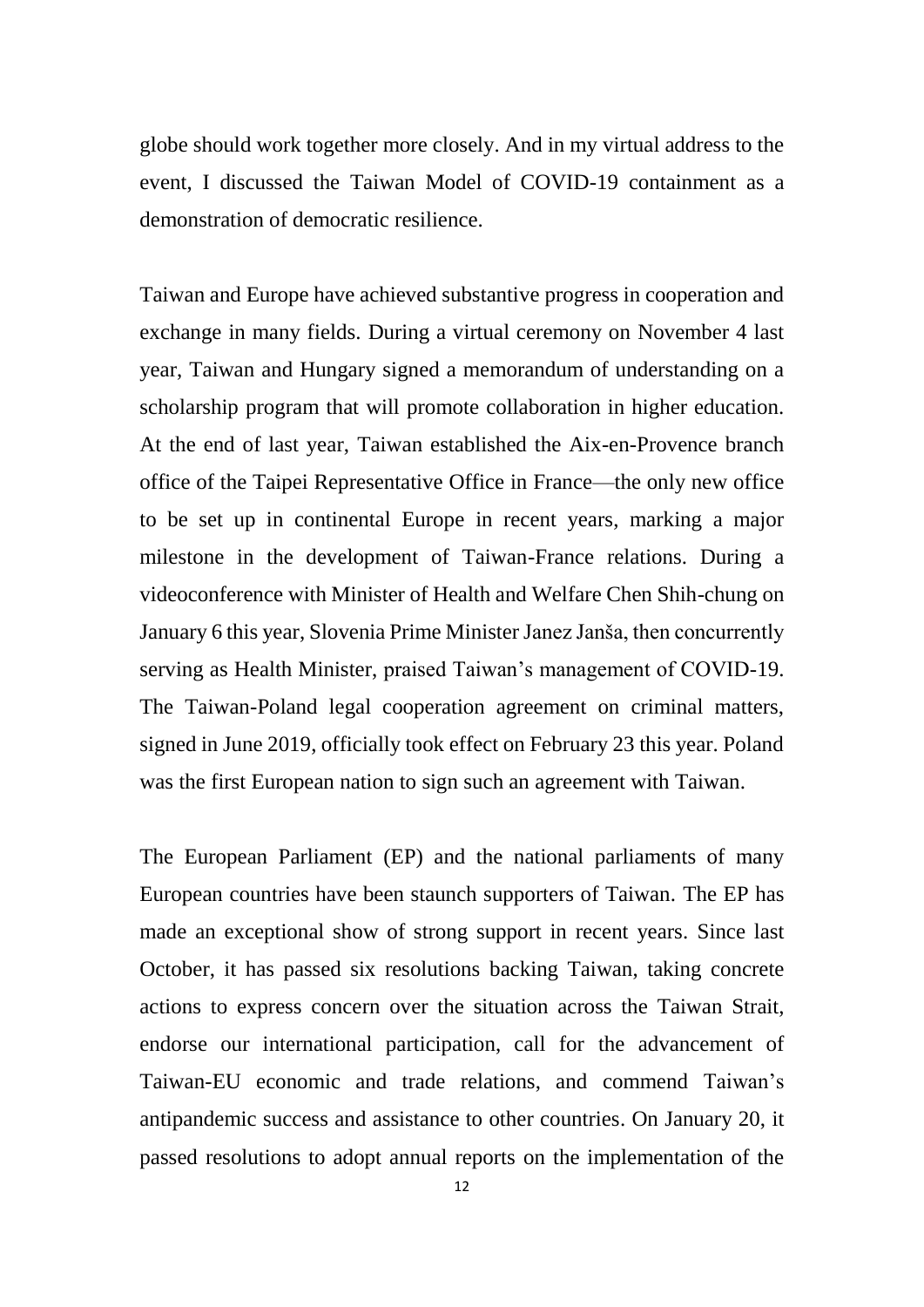Common Foreign and Security Policy and the Common Security and Defence Policy, with both reports expressing grave concern over China's recent provocative military maneuvers aimed at Taiwan. On January 21, the EP passed for the first time a resolution on Connectivity and EU-Asia Relations, supporting the EU's development of a partnership with Taiwan under the EU-Asia Connectivity Strategy. Earlier this month, Belgium's regional Flemish Parliament approved a resolution for the first time backing Taiwan's international participation.

#### **3.6. Further deepening the New Southbound Policy**

Taiwan has continued to deepen its diverse exchanges with New Southbound Policy partner countries. This has already achieved results.

In terms of economic and trade exchanges, total trade between Taiwan and New Southbound Policy partner countries reached US\$108.48 billion in 2020. The six Industrial Collaboration Forums held virtually last year led to the signing of 16 industrial cooperation agreements and two concrete outcomes, covering such sectors as smart cities, green energy technology, food technology, electronics manufacturing, and disease prevention. Taiwan also assisted businesses in obtaining halal certification and leveraging business opportunities in halal markets on 682 occasions.

Taiwan also registered a steady increase in people-to-people exchanges, with 59,720 individuals from New Southbound Policy partner countries coming to study or attend workshops in 2020. Although the COVID-19 pandemic has caused tourist numbers to fall, exchanges continue to be promoted through new media platforms. A total of 300 marketing and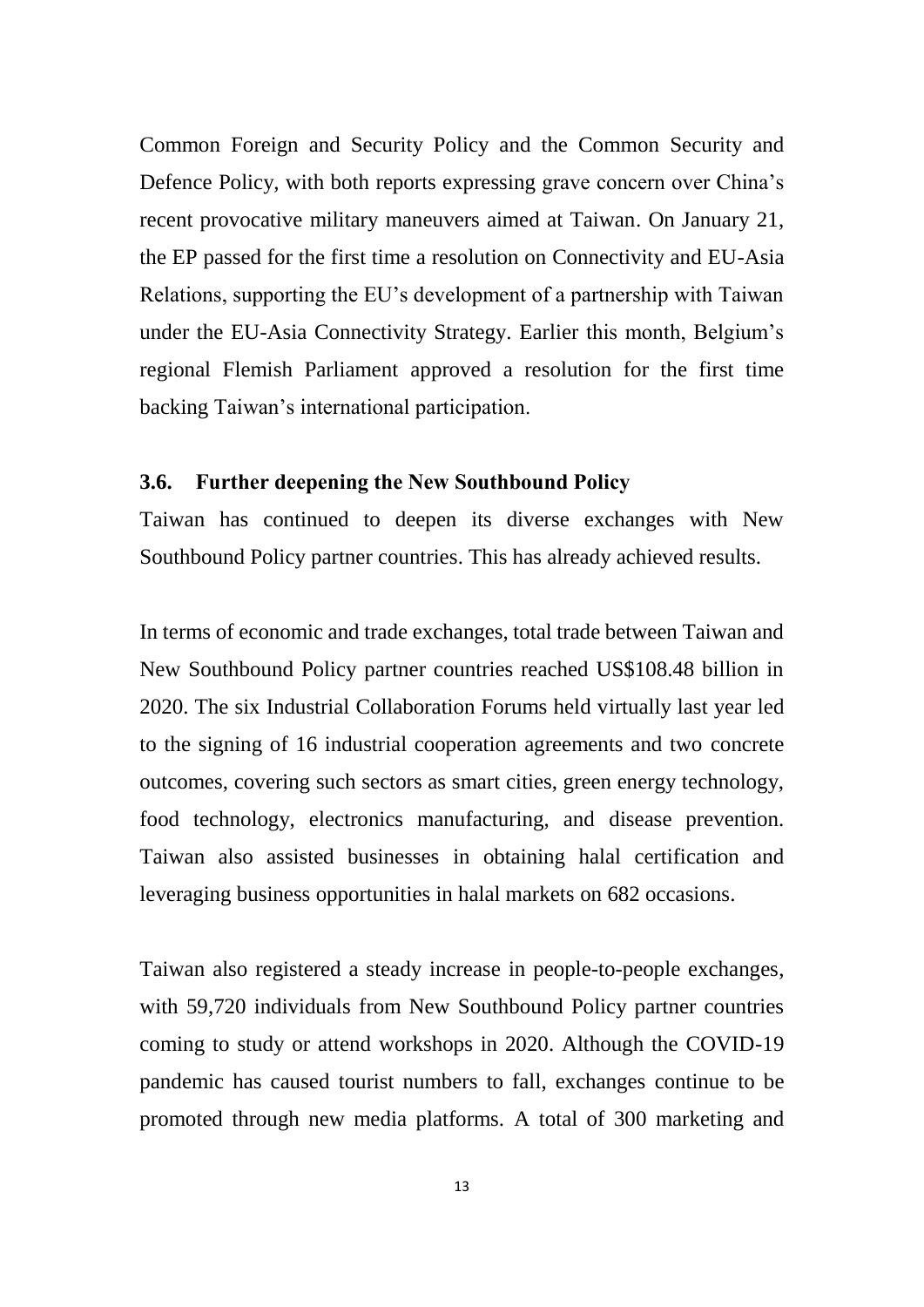promotional activities were held last year, giving Taiwan's tourism sector continued exposure.

In terms of resource sharing, through the One Country, One Center initiative and in coordination with eight partner countries, including India, Indonesia, and Vietnam, 119 conferences and lectures, either virtual or inperson, were held to share Taiwan's experience in containing the COVID-19 pandemic. Taiwan also provided training to 88 healthcare professionals from partner countries last year.

As for regional connectivity, the fourth Yushan Forum was held on October 8 as a virtual and in-person event in Taipei, focusing on the theme of "Forging a Resilient Future Together." Former Prime Minister of Australia Malcolm Turnbull and other opinion leaders, experts, and scholars from New Southbound Policy and like-minded nations were invited to deliver speeches and participate in discussions, highlighting Taiwan's determination to continue building a regional platform for diverse dialogue in the postpandemic era.

Several months ago, our government expressed concern and extended assistance to New Southbound Policy partner countries hit by natural disasters. We donated US\$400,000 to Vietnam in October and US\$200,000 to the Philippines in November for disaster relief and reconstruction.

## **3.7. Increasing momentum for Taiwan's international participation**

Owing to China's interference, Taiwan has been unable to participate in the UN system, but the international community widely recognizes that Taiwan can help. An ever-increasing number of nations, including their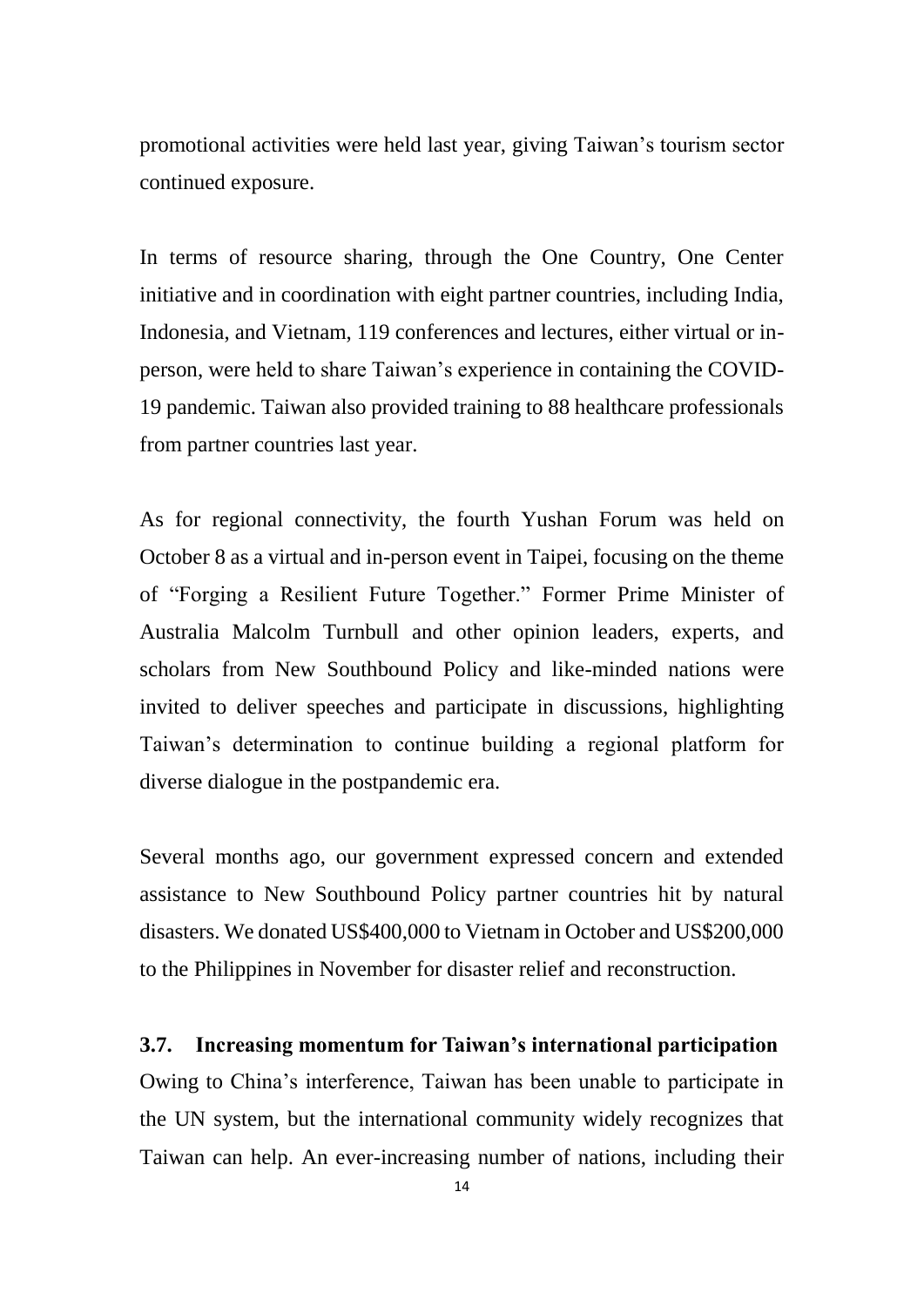executive and legislative branches of government, media, and citizens, are speaking up for Taiwan, underscoring the fact that our appeal for international participation is both appropriate and legitimate.

Taiwan's bid to attend the WHA last year received unprecedented worldwide support. In addition to our diplomatic allies, high-level political figures from many countries, including the United States, Japan, Canada, Australia, and New Zealand, publicly endorsed Taiwan's bid, while support from parliaments was of an unprecedented magnitude. During the resumed session of the WHA last November, more than 1,700 parliamentarians from more than 80 countries publicly called for WHO to welcome Taiwan into its fold.

Taiwan's cooperative relations with the Asia-Pacific Economic Cooperation (APEC) continue to advance. Morris Chang, founder of Taiwan Semiconductor Manufacturing Co., Ltd., again served as Taiwan's envoy to the APEC Economic Leaders' Meeting in 2020. Taiwan gained exposure at nine APEC ministerial and deputies' meetings last year, including the CEO Dialogues, to which two Taiwanese ministers were invited to serve as speakers for the first time. Last year, Taiwan attended or organized 285 in-person or virtual conferences, conducted 13 high-level bilateral videoconferences with other APEC member economies, and had its work objectives incorporated into 16 key APEC statements or reports. It received a total of US\$1.23 million in APEC funding for 15 initiatives the second-highest number among member economies. It also set a record for the submission of initiatives, in both number and ranking. This year, we have already participated in at least 80 events, including the First Senior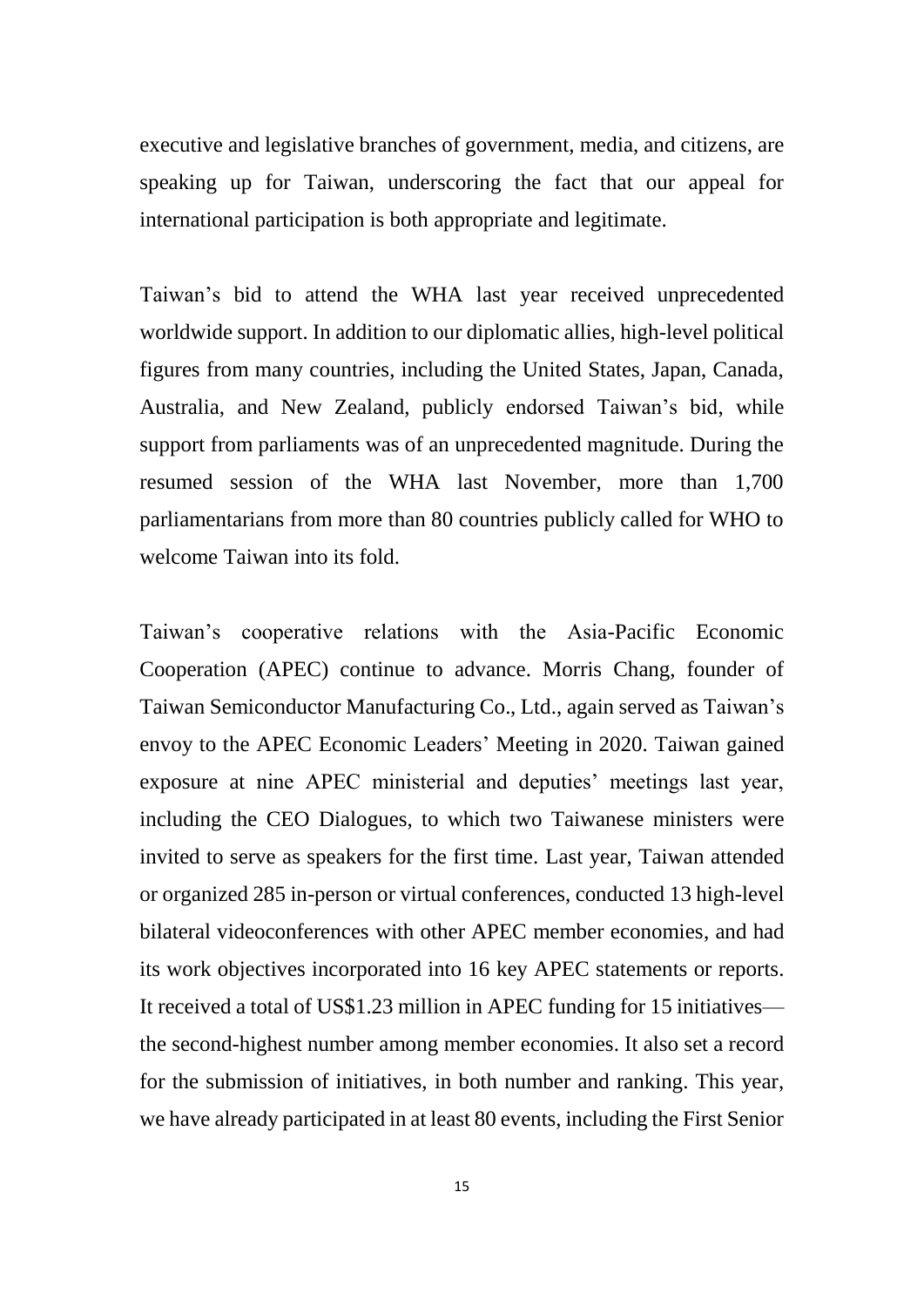Officials' Meeting. And the APEC Secretariat has also agreed to allow the Ministry to send new recruits to serve in its office on a short-term basis.

Last December, the Taiwan Food and Drug Administration formally became a member of the International Cooperation on Cosmetics Regulation group, a concrete achievement stemming from our proactive efforts to boost international participation. Meanwhile, we have continued to bolster relations with development banks. Our government has completed negotiations for the Central American Bank for Economic Integration to establish an office in Taipei and an agreement will be signed at an appropriate time. And in cooperation with the European Bank for Reconstruction and Development (EBRD), we have launched three technological collaboration projects designed to help Taiwanese businesses and banks develop potential business opportunities in the EBRD's markets of operation.

## **3.8. Taking proactive steps to make our voice heard internationally**

The Ministry continues to employ a variety of approaches to speak up and let Taiwan's voice be heard throughout the world. Last year, I gave nearly 50 interviews to CNN, Fox News, and other mainstream media outlets from such countries as the US, the UK, and Japan. In collaboration with the Discovery Channel, we produced and broadcasted programs featuring Taiwan's agricultural and biomedical technologies, attracting about eight million views. We also provided assistance to journalists dispatched or relocated to Taiwan by the *New York Times*, the *Wall Street Journal*, and other prominent international media, helping increase Taiwan's visibility.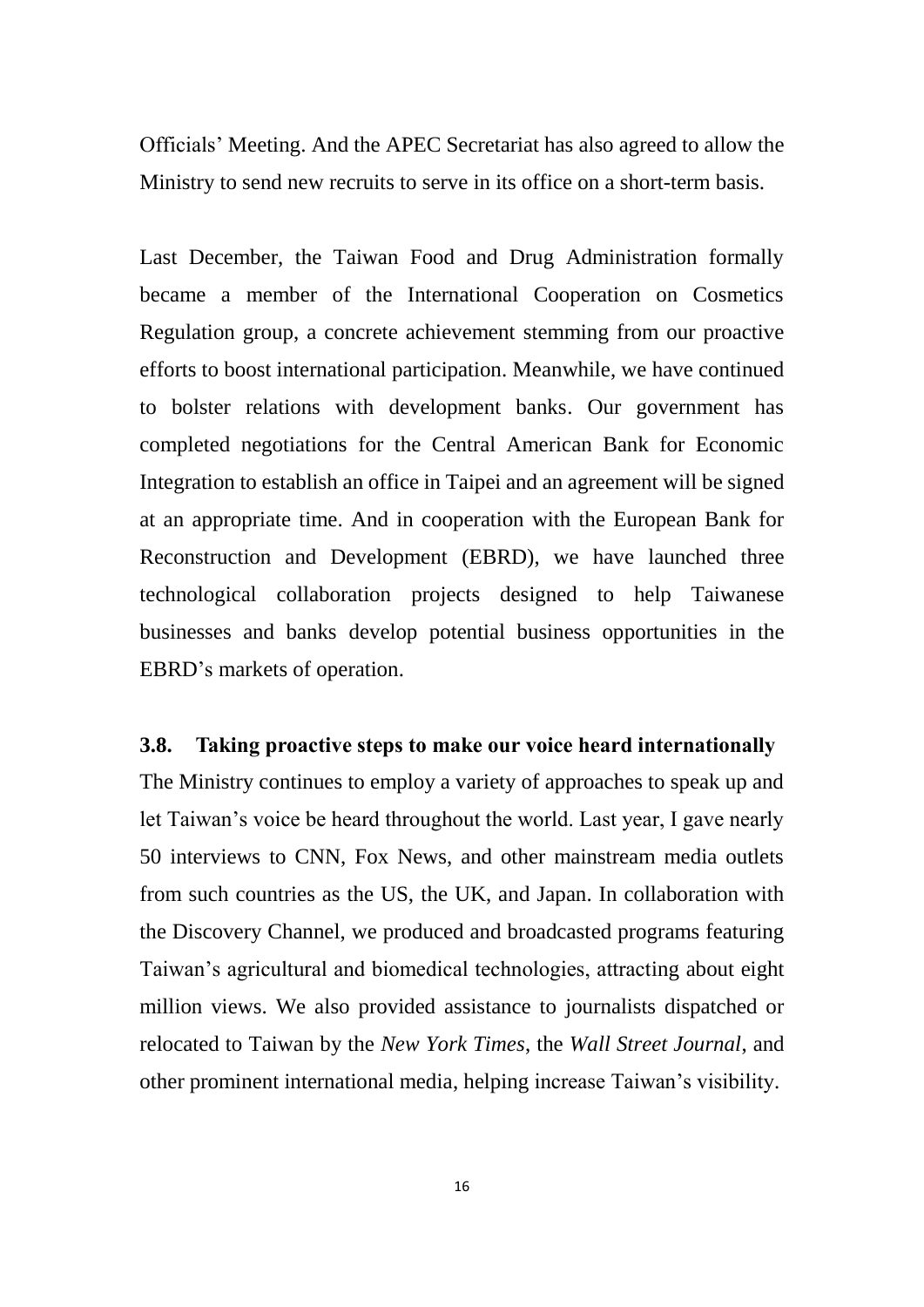The Ministry's official Facebook page has attracted more than 210,000 followers since its launch, and the Facebook pages of our overseas missions have a combined total of nearly 540,000 followers. The 103 Facebook accounts and 224 websites of these overseas missions help promote our various bids to participate in international organizations. Meanwhile, our official Twitter account has reached more than 140 million users, effectively raising Taiwan's international visibility.

#### **4. Further advancing steadfast diplomacy**

Today, we face a complex international landscape and formidable challenges. The Ministry will continue to forge ahead with steadfast diplomacy, focusing on the following priorities:

## **4.1. Consolidating ties with diplomatic allies**

We are making a concerted effort to consolidate relations with diplomatic allies. Once the pandemic has eased, we will continue to promote highlevel mutual visits and conduct bilateral initiatives in even more domains. We will work with the US and other key friendly countries to support diplomatic allies; however, Taiwan will not engage in pointless checkbook diplomacy competitions with China.

#### **4.2. Deepening relations with like-minded and friendly nations**

We will make good use of the favorable international climate, align with friendly forces worldwide, and continue to bolster substantive ties and expand the scope of cooperation with such like-minded nations as the United States, Japan, European countries, Canada, Australia, and New Zealand, jointly countering threats and challenges and advancing regional peace, stability, and prosperity.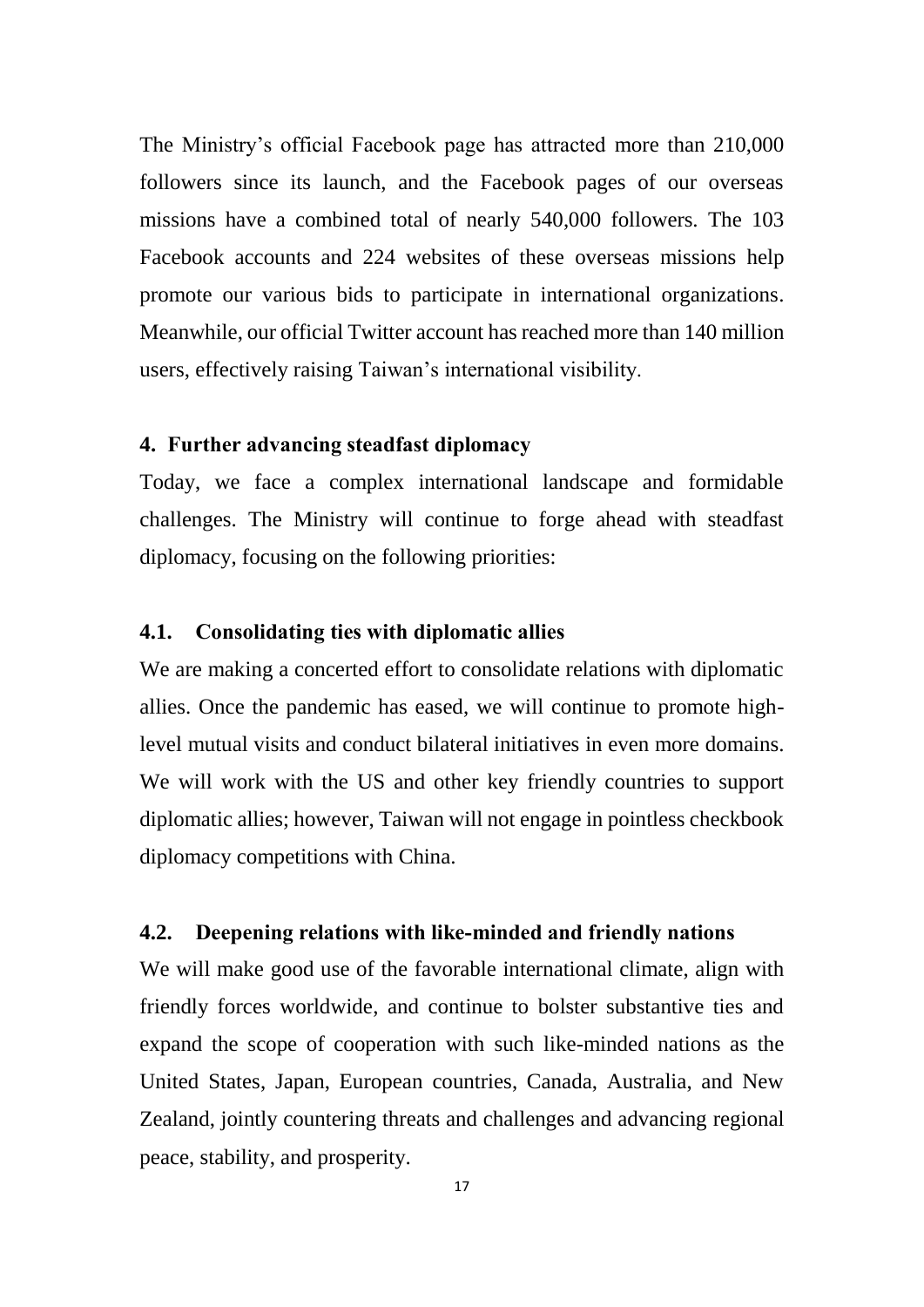## **4.3. Increasing international participation and making proactive contributions**

Based on the principles of professionalism, pragmatism, and making contributions, we will combine public- and private-sector resources and strengths to seek greater international participation, while safeguarding our rights and interests in organizations to which we already belong. Throughout the COVID-19 pandemic, the Ministry has actively sought to participate in related WHO meetings and mechanisms and worked with friendly nations to contain the disease, making concrete contributions to global antipandemic efforts.

## **4.4. Strengthening implementation of the New Southbound Policy**

To implement this policy, our government is focusing on four pillars: economic and trade cooperation, human resource exchanges, resource sharing, and regional connectivity. Taiwan's soft power is creating new mutually beneficial cooperation models as we seek to make substantive contributions to regional prosperity and development.

## **4.5. Endeavoring to join regional economic integration mechanisms and strengthening regional cooperation**

Our government is fully committed to joining regional economic integration mechanisms, our highest priority being the CPTPP. I regularly convene ad hoc committee meetings to discuss our efforts and will continue to actively seek the support of CPTPP members through bilateral and multilateral channels.

## **4.6. Making our voice heard internationally**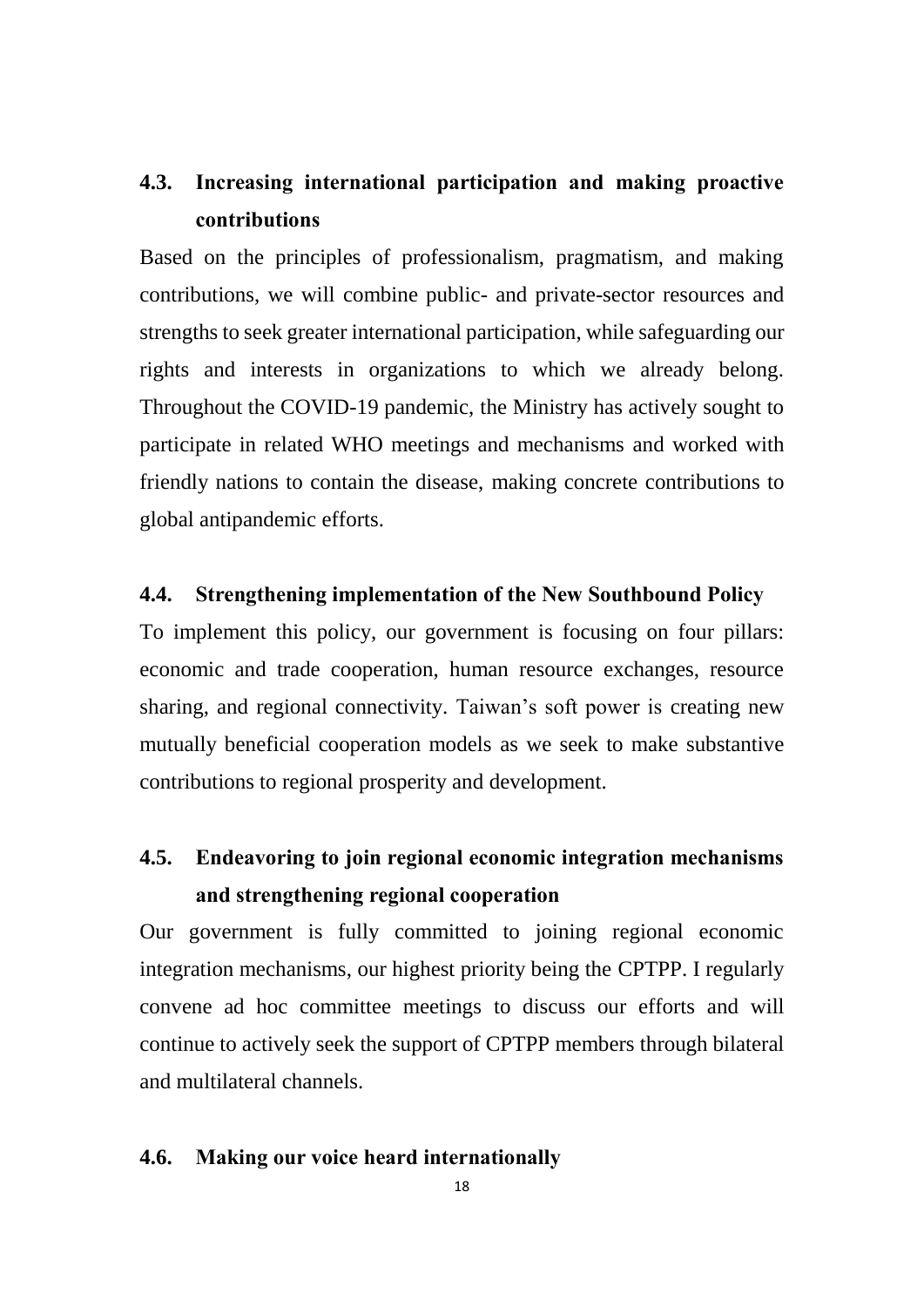We continue to employ diverse approaches toward speaking out among the international community so that the world can gain a better understanding of and extend greater support to Taiwan. In particular, we will strengthen our use of new media platforms as we demonstrate the positive impact of public diplomacy.

## **4.7. Fulfilling our international responsibilities**

Taiwan continues to work closely with like-minded nations to counter challenges and threats. We will also further implement the UN Sustainable Development Goals so as to make greater contributions to the global community. Taiwan will staunchly uphold the worldwide consensus on maintaining the status quo of peace and stability across the Taiwan Strait and safeguard the values of freedom and democracy and the rules-based international order.

## **4.8. Improving public services and facilitating greater travel convenience**

The Ministry will continue to improve public services and facilitate greater travel convenience. Taiwanese nationals are granted visa exemptions, landing visas, or electronic visas by 170 countries and territories, and can enter many of these countries via automated customs clearance systems. Colleagues at our overseas missions will continue to provide a wide range of services to expatriates. On January 11, we launched a new version of our passport, which has an updated cover design that makes Taiwanese citizenship more easily identifiable, thereby enhancing citizens' travel rights and convenience. More than 50,000 new passports have since been issued. On February 1, electronic counter services were introduced to